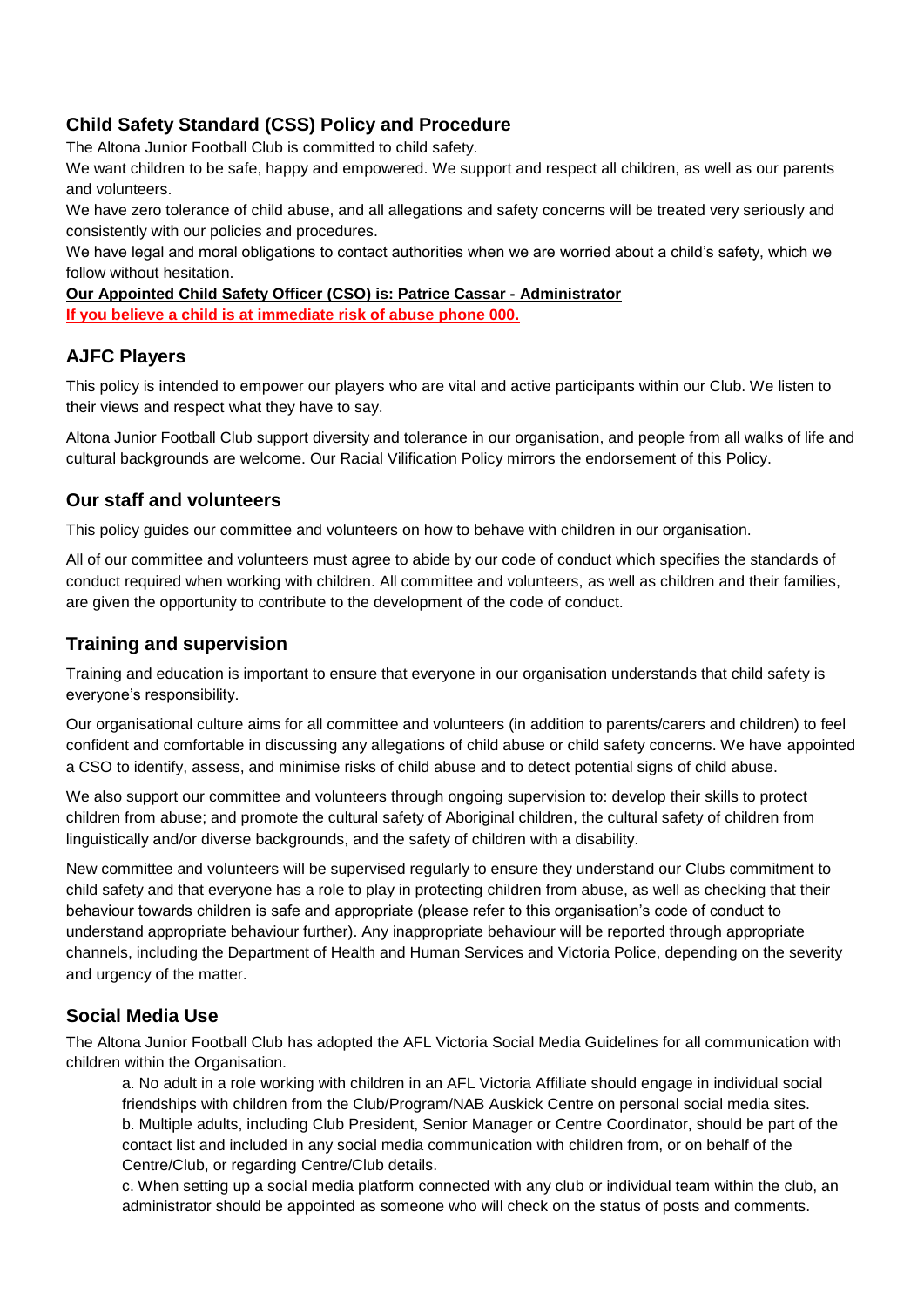d. Confidentiality is important, permission must be obtained from parents for any use of a child's name or photo to be used in any postings, this is particularly important in case of any custody issues or privacy required.

# **Recruitment of Coaches**

We take all reasonable steps to engage skilled coaches to interact with children. We have developed a selection criteria and process which clearly demonstrate our commitment to child safety and an awareness of our social and legislative responsibilities. Our organisation understands that when engaging coaches and volunteers we have ethical as well as legislative obligations.

All people engaged in child-related duties, including volunteers, are required to hold a Working with Children Check and to provide evidence of this Check. We do audit and retain information relating to WWCC and our volunteers. If during the recruitment process a person's records indicate a criminal history then the person will be given the opportunity to provide further information and context.

# **Fair procedures for personnel**

The safety and wellbeing of players is our primary concern. We are also fair and just to personnel. The decisions we make when recruiting, assessing incidents, and undertaking disciplinary action will always be thorough, transparent, and based on evidence.

We record all allegations of abuse and safety concerns using our incident reporting form, including investigation updates. All records are securely stored.

If an allegation of abuse or a safety concern is raised, we provide updates to children and families on progress and any actions we as an organisation take.

# **Privacy**

All personal information considered or recorded will respect the privacy of the individuals involved, whether they be committee, coaches, volunteers, parents or children, unless there is a risk to someone's safety. We have safeguards and practices in place to ensure any personal information is protected. Everyone is entitled to know how this information is recorded, what will be done with it, and who will have access to it.

# **Legislative responsibilities**

Our Club takes our legal responsibilities seriously, including:

- **Failure to disclose:** Reporting child sexual abuse is a community-wide responsibility. All adults in Victoria who have a reasonable belief that an adult has committed a sexual offence against a child under 16 have an obligation to report that information to the police.
- **Failure to protect:** People of authority in our club will commit an offence if they know of a substantial risk of child sexual abuse and have the power or responsibility to reduce or remove the risk, but negligently fail to do so.
- Any personnel who are **mandatory reporters** must comply with their duties.

# **Risk management**

In Victoria, organisations are required to protect children when a risk is identified (see information about failure to protect above). In addition to general occupational health and safety risks, we proactively manage risks of abuse to our children.

We have risk management strategies in place to identify, assess, and take steps to minimise child abuse risks, which include risks posed by physical environments (for example, any doors that can lock), and online environments, no committee or volunteer is to have contact with a child in organisations on social media.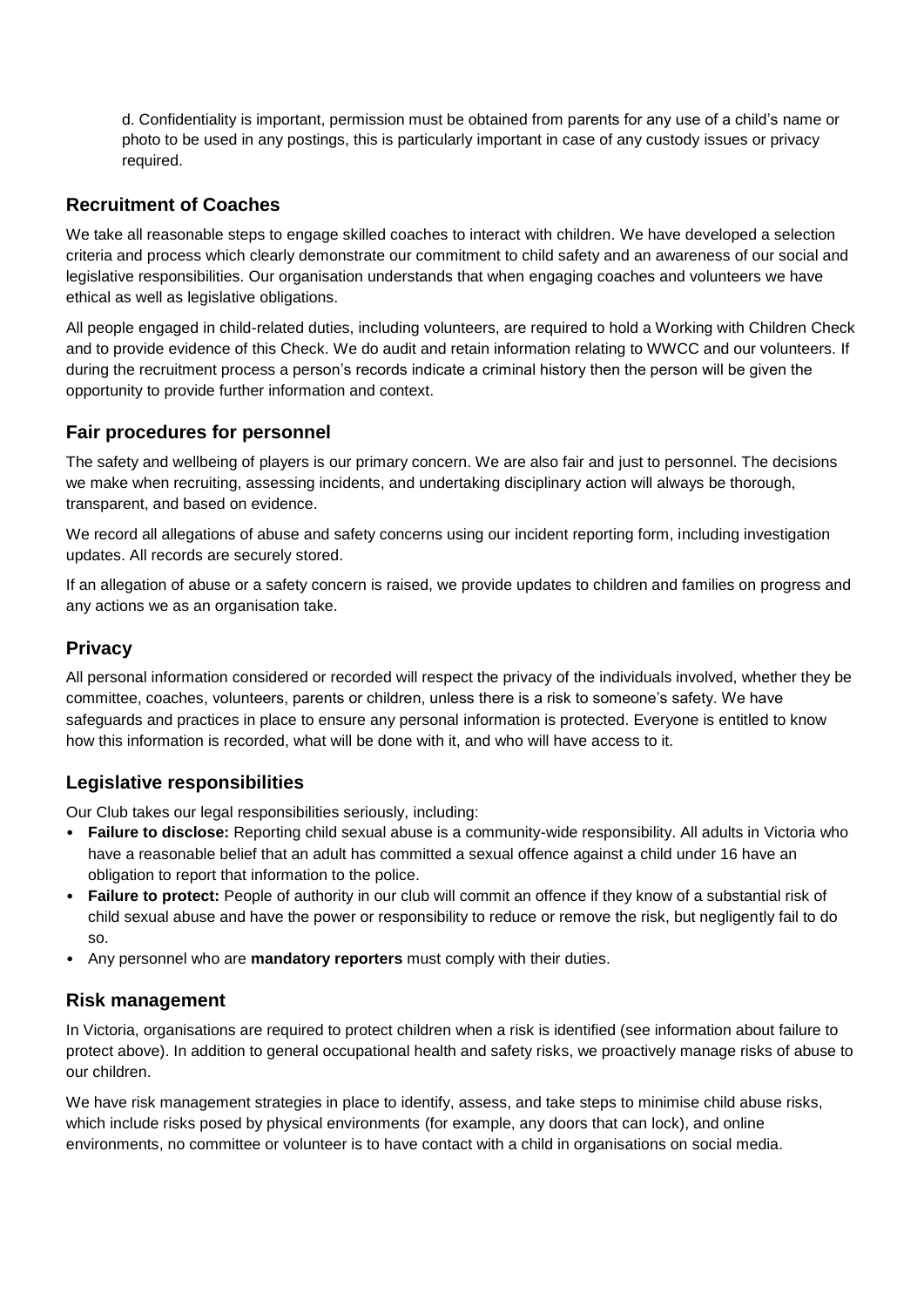# **Regular review**

This policy will be reviewed every year and following significant incidents if they occur. A CSO will be appointed each year. We will ensure that families and children have the opportunity to contribute. Where possible we do our best to work with local Aboriginal communities, culturally and/or linguistically diverse communities and people with a disability.

### **Allegations, concerns and complaints**

Our club takes all allegations seriously and has practices in place to investigate thoroughly and quickly. Our committee and volunteers are trained to deal appropriately with allegations.

We work to ensure all children, families, committee and volunteers know what to do and who to tell if they observe abuse or are a victim, and if they notice inappropriate behaviour. We all have a responsibility to report an allegation of abuse if we have a reasonable belief that an incident took place (see information about failure to disclose above).

If an adult has a **reasonable belief** that an incident has occurred then they must report the incident. Factors contributing to reasonable belief may be:

- a child states they or someone they know has been abused (noting that sometimes the child may in fact be referring to themselves)
- behaviour consistent with that of an abuse victim is observed
- someone else has raised a suspicion of abuse but is unwilling to report it
- observing suspicious behaviour.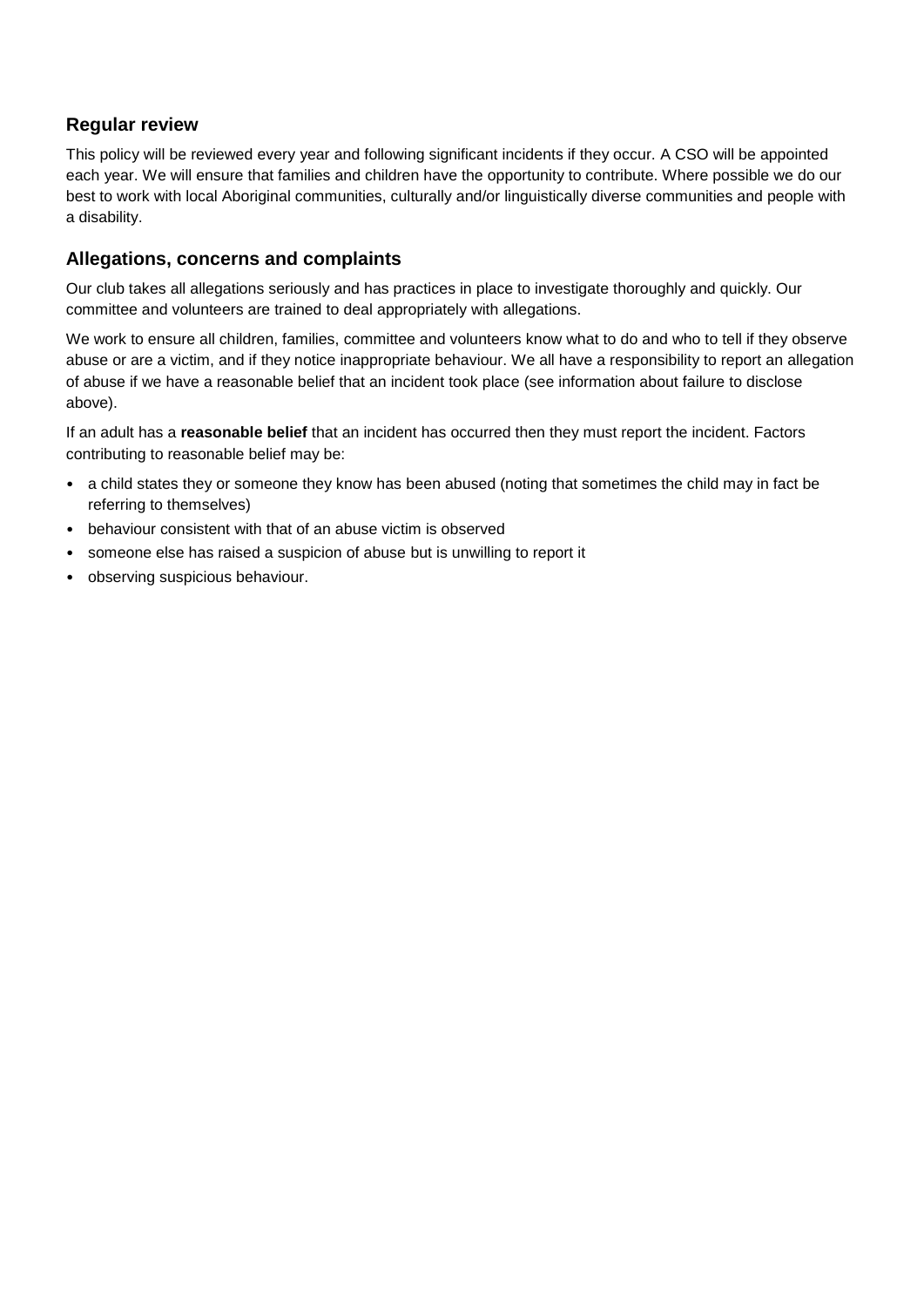# **Child Safety Standards (CSS) Incident Report**

The child safe standards require organisations that provide services for children to have processes for responding to and reporting suspected child abuse. This resource can be used by a child or their family if they disclose an allegation of abuse or safety concern within the Altona Junior Football Club. Committee can also use this resource to record disclosures.

### **All incident reports will be stored securely with the appointed Child Safety Office and Administrator, and or Registrar.**

### **Child Safety Officer : Patrice Cassar (Administrator) 0431 527362**

# **Incident details**

| Date of incident:                              |  |
|------------------------------------------------|--|
| Time of incident:                              |  |
| <b>Location of incident:</b>                   |  |
| Name(s) of child/children<br>involved:         |  |
| Name(s) of<br>committee/volunteer<br>involved: |  |

### **If you believe a child is at immediate risk of abuse phone 000.**

# **Does the child identify as Aboriginal or Torres Strait Islander?**

|                              | (Mark with an 'X' as applicable)         |                             |  |
|------------------------------|------------------------------------------|-----------------------------|--|
| <b>No</b>                    | Yes, Aboriginal                          | Yes, Torres Strait Islander |  |
|                              | <b>Please categorise the incident</b>    |                             |  |
| <b>Physical violence</b>     |                                          |                             |  |
| <b>Sexual offence</b>        |                                          |                             |  |
|                              | Serious emotional or psychological abuse |                             |  |
| Serious neglect              |                                          |                             |  |
| Dlaaaa daaasika tka isaldast |                                          |                             |  |

### **Please describe the incident**

| When did it take place? |  |
|-------------------------|--|
|                         |  |
| Who was involved?       |  |
| What did you see?       |  |